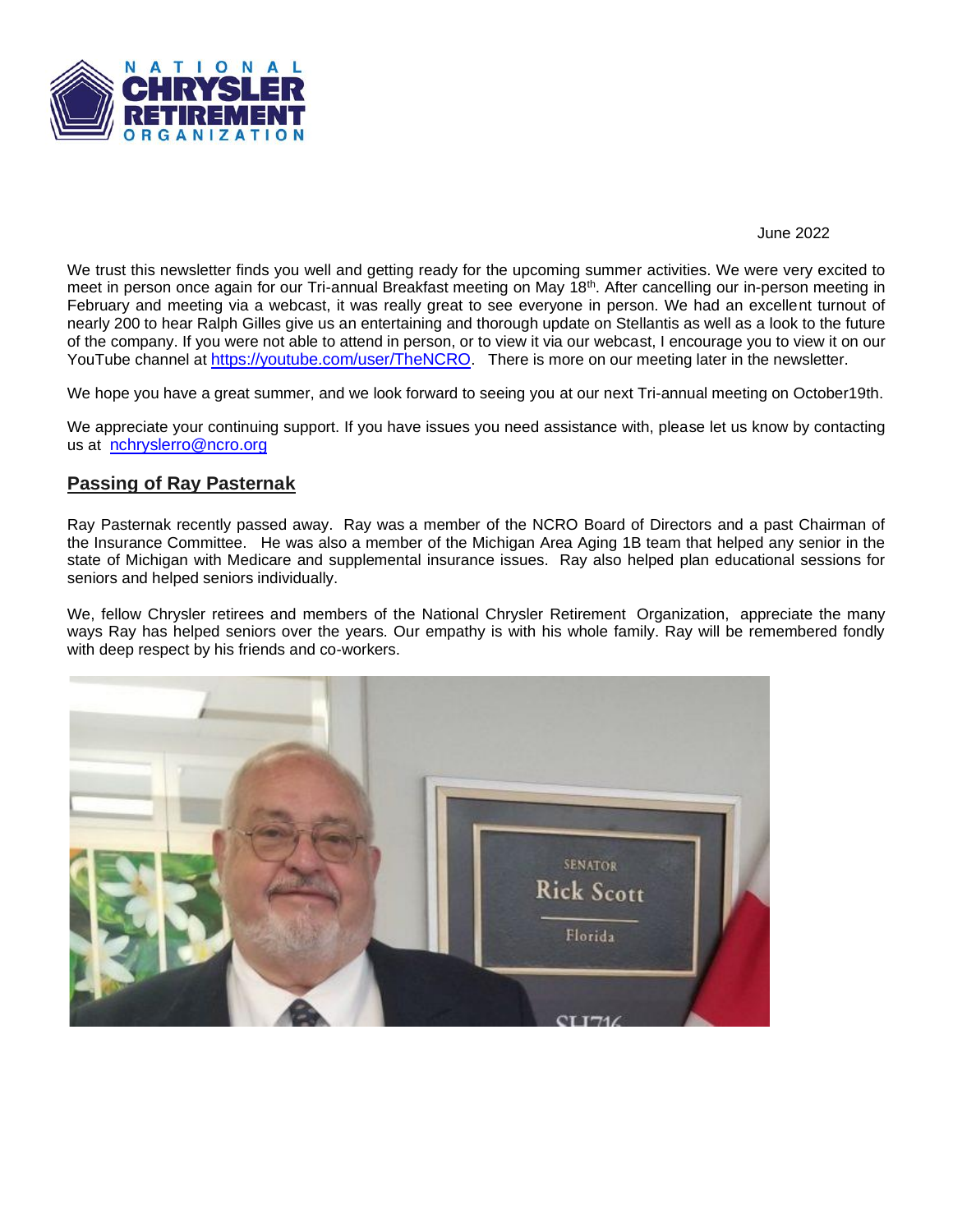# **Legislative Update**

As has been covered in previous presentations and newsletters, the NCRO works on many issues of national importance that affect Chrysler/FCA/Stellantis retirees through our association with the National Retiree Legislative Network (NRLN).

Currently, two key issues that affect retirees are being worked on.

First, we have been working on providing increased protection for retirees who have been subjected to a pension overpayment issue. This happens when an employer discovers through an audit that they have miscalculated the retiree's pension, have overpaid the retiree, and decides to recover the overpaid amount. ERISA law allows for companies to recover the overpaid amount from the retiree, but ERISA law does not provide appropriate protection for retirees. We have been working on this since 2016… I know that seems like a very long time and why couldn't you do it quicker. Well, unfortunately things sometimes move slowly when dealing with Congress.

After much work with all constituents, we have developed language that provides increased protection on overpayment issues. In short, the language limits companies to a window of 3 years from the date of the first overpayments to recover the overpayment. To this point, companies have no limit on how long they can look back for the overpayment. And the overpayment can only be recovered over a 10-year period. Currently the company can recover at their discretion.

This language is in House bill HR 2954 and was passed by the House with a 414 to 5 vote. It now goes to the Senate. The Senate will develop their own Bill based on the House bill. Building off of provisions introduced in the Retirement Improvement and Savings Enhancement Act (H.R. 5891, "RISE Act") and the Securing a Strong Retirement Act of 2021 (H.R. 2954, "SECURE 2.0"), and the Senate Retirement Security & Savings Act (S. 1770, "Cardin-Portman"), the RISE & SHINE Act focuses on bolstering participant communications and improving financial resiliency, as well as a number of practical changes to improve the retirement system. The identical overpayment language that is in the House bill is in the Rise & Shine bill. We anticipate this bill will be finalized and passed through the Senate later this summer and signed into law by the President. That will finally end our efforts to protect retirees and long overdue protections will now be in place.

On a second issue, work has begun to protect those retirees who have had their pensions annuitized. Annuitization means, the original company has sold their pension obligation to an insurance company and no longer is involved. The insurance company becomes responsible for paying the pensions. Chrysler/FCA has annuitized a fairly large number of retirees to either Athene or Prudential. Some of you who are reading this may have had your pension annuitized. A concern with annuitization is that those who are annuitized lose the protection of the PBGC that they have for their pensions. Annuities fall under the protection of the Insurance Associations in their individual states with protection between \$250,000 TO \$500,000. We are working with the Pension Rights Center (PRC) and the Senate Health Education Labor and Pension Committee (HELP) to develop language that would adjust ERISA law to require companies that annuitize some or all of their retirees to provide reinsurance protection for retirees in case of financial difficulties for the insurance company that purchased the pensions from the original company. The language has been developed and we are now meeting with several key constituents to secure agreement so hopefully the language can be inserted in a future piece of legislation. We will keep you updated as we move forward to get this situation secured.

# **Newsletter Social Media for June 2022**

The NCRO uses all types of media including social media to communicate with our members and people at large. If you are an active social media user, we encourage you to visit our website, YouTube channel and our Facebook page to see what we have for you. Our website can be found at [www.ncro.org](http://www.ncro.org/) ; our YouTube channel is TheNCRO and our Facebook page can be found under National Chrysler Retirement Organization.

<https://www.facebook.com/pages/National-Chrysler-Retirement-Organization/194970295566>

After you get to the NCRO FB page, look for "Join" or "Follow". Click on whichever one you see..

While not associated with the NCRO, many of us on Facebook also belong to Chrysler LLC Friends. This is a private group of around 4000 members and is an excellent group to get the latest on much that is happening in the Chrysler/FCA/Stellantis world.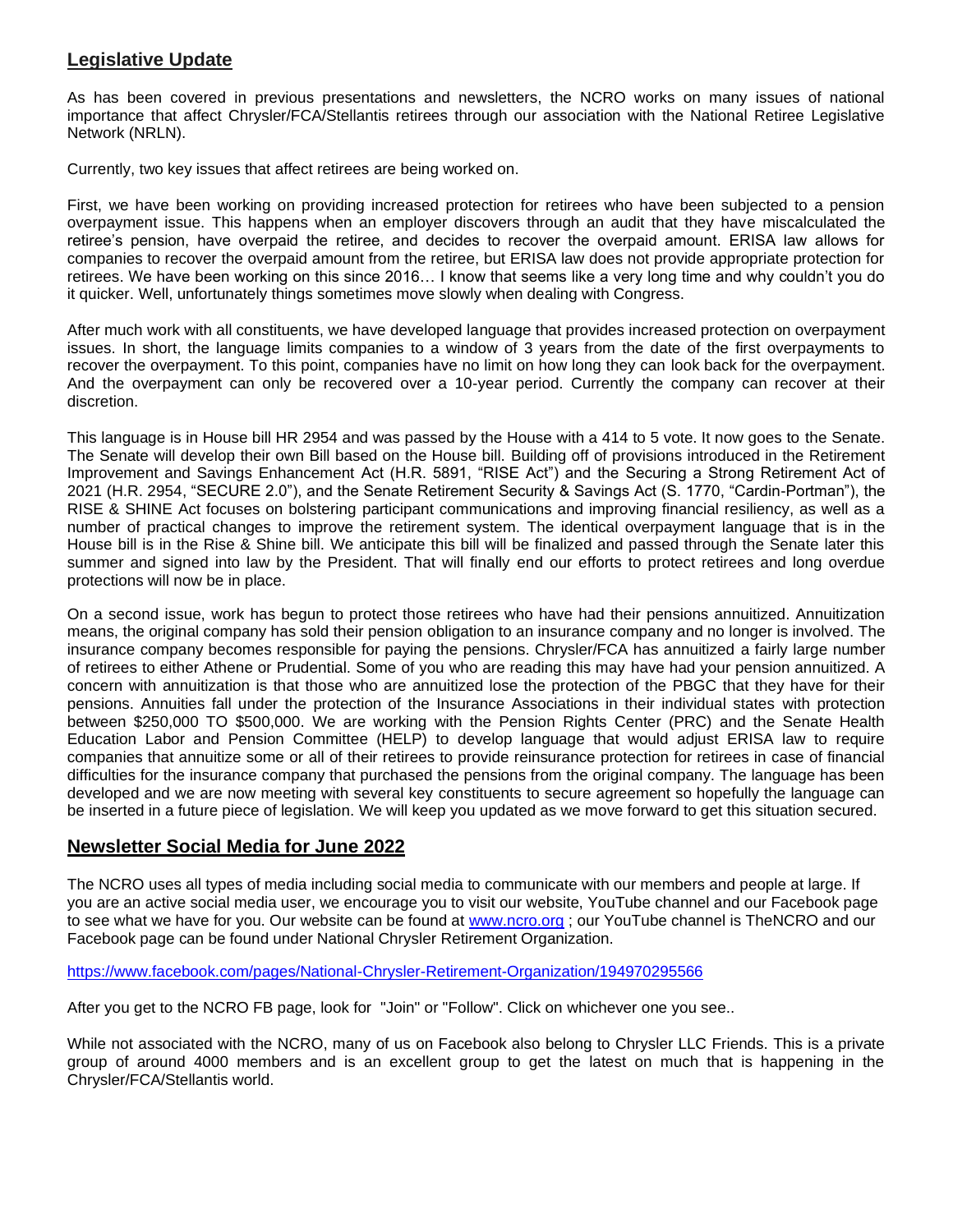### **Insurance Committee Update**

# **Important Note Regarding Inherited IRAs.**

This notice is sent as a reminder that as the result of the death of a spouse or other family member where you are the beneficiary, there are rules and timing requirements that need to be followed. You should consult with your lawyer or financial advisor regarding any IRA's received in order to avoid a taxable event and be able to properly manage the IRA.

# **Your Personal Invite to an Important NCRO Seminar/Webinar**

# **Wednesday, September 14th at 10:30 AM,**

The Insurance Committee of the NCRO will present "Growing Into Medicare And Social Security" our annual seminar/webinar that primarily focuses on issues of importance to all retirees (and spouses) turning 65.This seminar/webinar is designed for those retirees(and/or spouses) who are getting ready to enroll in Medicare (ages 62- 64). It will also provide valuable information for those who are already 65 and currently on Medicare. You need not be a member of NCRO in order to participate.

The agenda includes speakers on:

- Medicare and Social Security101
- Understanding Medicare Advantage and Medicare Supplemental Plans (MedigapPlans)
- Medicare Part D (Drugs)
- An Introduction to your Retiree Health Care Account (RHCA). Healthcare Retirement Account (HRA), & Via Benefits
- Health care Insurance Consultants Available for your Decision Making
- Questions and Answers

This seminar/webinar is again being offered free of charge. Refreshments will be provided.

It will be held at the Bloomfield Township Public Library which is located at 1099 Lone Pine Rd. (17 Mile) just East of Telegraph. Due to evolving Covid restrictions, we will be following the Covid policy in effect at the Bloomfield Township Public Library on the day of the seminar. That Covid policy will be better known as we get closer and will be communicated in the invitation to register that we will send later.

The doors (and webinar) will both open at 10:00 AM. It is anticipated that the seminar will end around 1:30 pm.

#### **Registration will open soon. In mid-August, you will be receiving an email with the registration links or you will be able to go to the NCRO website at NCRO.org to register.**

### **An Invitation to Become A Member Of The Insurance Committees**

The NCRO Insurance Committee (IC) and its Aging Information Subcommittee (AISC) would like to extend an invitation to our Stellantis/FCA/Chrysler retirees to become a member of our committee or its subcommittee. It represents an opportunity to help your fellow retirees dealing with these important senior concerns.

The NCRO IC helps our members 1) to navigate the transition from corporate-provided health insurance to Medicare and other post-65 coverage options and 2) to assist with all Stellantis-provided retirement health benefits. The AISC provides our members valuable information on issues seniors encounter as they age – wills and trusts, medical directives, palliative care to reduce pain and suffering, housing and care alternatives, and financing elder care. If you think you would like to explore joining our committee, please feel free to contact us at **[InsCom@NCRO.org](mailto:InsCom@NCRO.org)**.

# **2022 CY Membership Dues Reminder**

Reminder: Calendar Year 2022 Annual Dues (1-1-2021 thru 12-31-2021) invoices were mailed at the end of October 2021. The \$25 annual dues were to be paid by December 31, 2021. A second dues invoice was mailed in February 2022 for those who have not paid their 2022 Calendar Year Annual Dues. If you have already paid your 2022 Calendar Year Dues and receive a second dues invoice, please disregard it. The mailing list that is provided to FedEx for mailing out the second dues invoice could have been submitted to FedEx before you made your dues payment. NCRO does apologize if this causes anyone concern.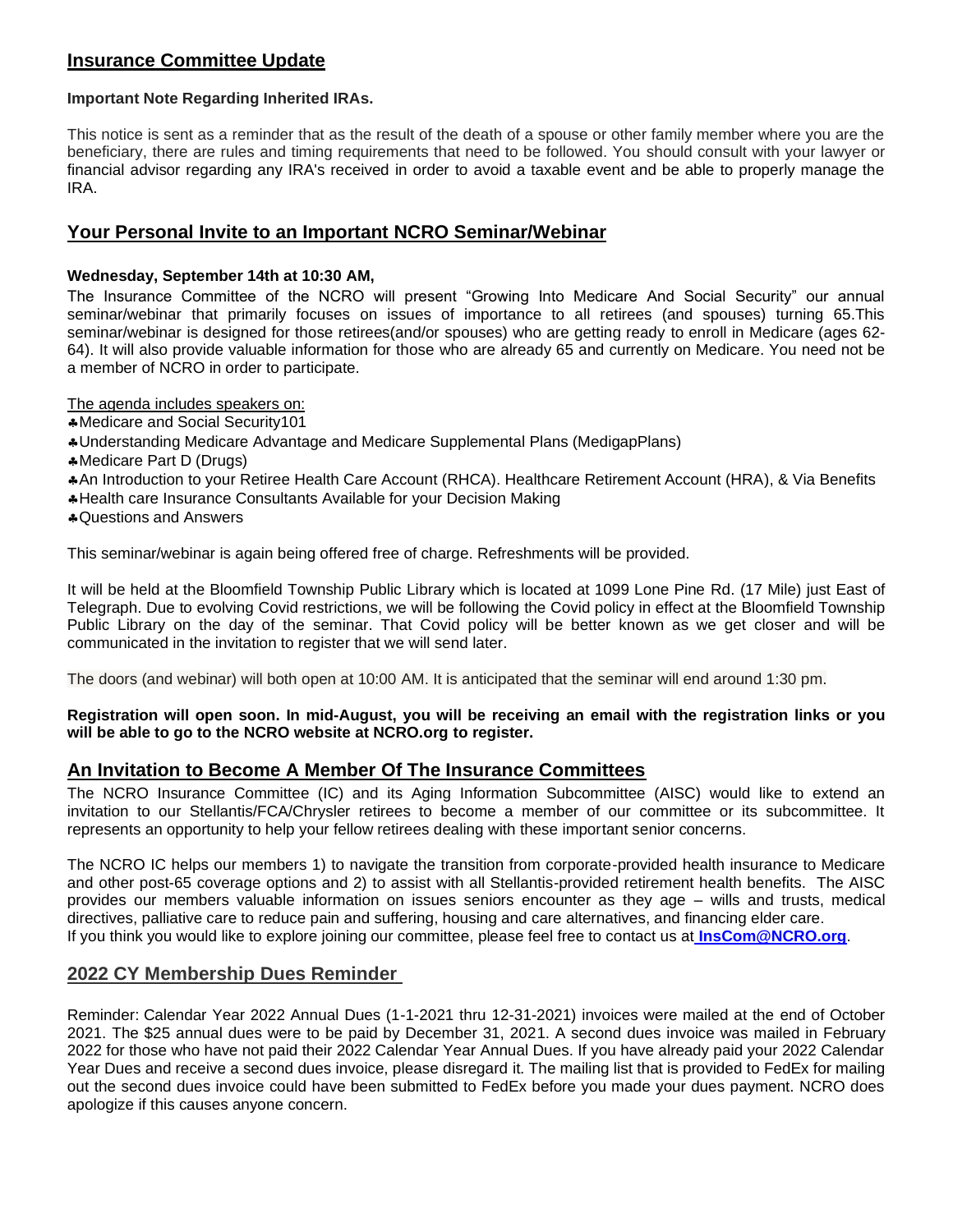More than ever NCRO will have to watch and address, with our federal and state legislatures, any reductions that could have a dramatic impact on the quality of life for our members as well as all retirees. It is also why we continue to work closely with the National Retiree Legislative Network (NRLN) to lobby for appropriate laws and regulatory actions that protect for the future and what we have earned in the past. For these reasons we need your continued support by maintaining your membership in NCRO.

If possible, please make your payments via PayPal on our website at:

**<http://ncro.org/Programs/dues.php>**

or Please Make Checks Payable to **NCRO,** include your **NCRO ID** Number in the check's memo space,

#### and mail to:

**National Chrysler Retirement Organization P.O. Box 174**

**Washington TWP., MI 48094**

Also, please consider a recommended voluntary contribution of \$75 or more to our Contingency Action Fund (CAF) payable by PayPal at **<http://ncro.org/Programs/contingency-action-fund.htm>** or **with a separate check payable to NCRO** and mail to above address. Please include the words "CAF Contribution" and your NCRO ID Number in the check's memo space.

**We also ask that you enlist your retiree friends who are not NCRO members to join in our efforts by joining NCRO.**

# **REMINDER TO CHECK/UPDATE YOUR INFORMATION FOR THE NCRO**

The reason for asking you to do this, is to ensure that as a member, NCRO can provide you with the latest communications - newsletters, benefits, company ownership, etc.

# **Regarding membership Information in NCRO Database:**

1.There is no linkage between Stellantis and NCRO databases. If you update FCA with any changes, home address/email address/phone numbers, it does not get to NCRO. You need to update both Stellantis and NCRO of any changes separately.

2. If you no longer have an email address the only means for NCRO to provide you with any written communications is through your mailing address. If it is not correct in the NCRO database, you will not receive any communications from NCRO. Please keep your address in the database current.

3. Many of you may be snowbirds who travel to a warmer climate for the winter months. We cannot keep two mailing addresses for you in our database. Please provide NCRO with one main mailing address to send NCRO communications.

4. All 2022 Calendar Year payment addresses were reviewed and compared to what is in the NCRO database. Several addresses had to be corrected in the NCRO database. If you are using the NCRO website to make a payment for, breakfast meeting/dues, please take the time to review your information in the database and correct if required.

5. If you are living with a caregiver, please use the caregiver's address in the database.

Please go to the NCRO website ( [www.ncro.org\)](http://www.ncro.org/) under the "NCRO Members" tab and check to see that your correct address and/or email address is on file. It also maybe incorrect in FCA's database. So not only update NCRO but Stellantis also with any changes in address and/or phone number. Make that update at [https://fcabenefits.ehr.com.](https://fcabenefits.ehr.com/) Click on My Profile and on View/Edit to see your current information and make any needed changes. If you are having a problem updating your information in the NCRO database, please contact Pete Piccinato and he will help to get it done. Pete's email is: [ppiccinato@comcast.net](mailto:ppiccinato@comcast.net)

# **Retiree Friendly Dealer Program**

We now have six Detroit Metro dealers participating and will sell vehicles to retirees using the Retiree Friendly "no hassle" process.

If you are in the market for a vehicle contact one of the Retiree Friendly Dealers listed below to schedule an appointment. Please make sure that you contact the person identified for that dealer listed since they understand the